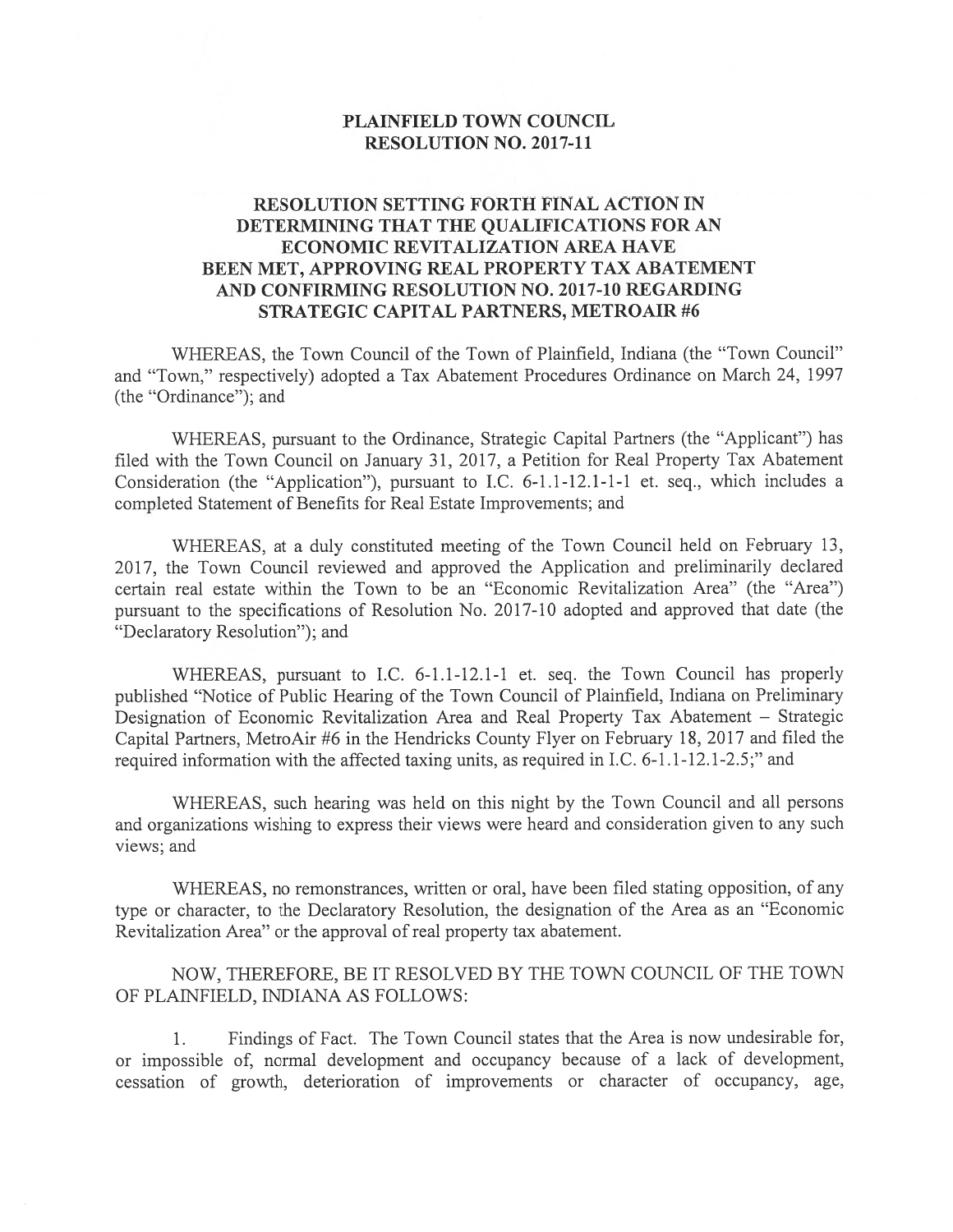obsolescence, substandard buildings or other factors that have impaired value or preven<sup>t</sup> normal development of property. The Town Council hereby finds the following:

- (a) The estimate of the value of the Applicant's project shown in the Application is reasonable;
- (b) The employment numbers shown in the Application, if any, are reasonably expected;
- (c) The salaries related to such employment, if any, are reasonable;
- (d) The benefits to be received from the Applicant's project are sufficient to justify the deduction; and
- (e) That, unless otherwise approved, any abatement for the Area shall have its abatement calculated in accordance with the standard abatement percentages shown on the chart attached as Exhibit <sup>A</sup> to this resolution and shall otherwise be in accordance with the Ordinance.

2. Compliance with the Ordinance and Indiana Law, it is hereby found by the Town Council that the Application complies with the Ordinance and Indiana Code 6.1.1-12.1-3.

3. Confirmation of the Declaratory Resolution. It is hereby declared by the Town Council that the Declaratory Resolution is in all respects hereby confirmed, and it is hereby stated that the qualifications for an economic revitalization area have been met by the Applicant as to the real estate described in Exhibit A of the Declaratory Resolution and real property tax abatement is approve<sup>d</sup> in accordance with the percentages shown for abatement on the attached Exhibit A are approved.

4. Final Action. After legally required public notice, and after public hearing pursuan<sup>t</sup> to such notice, the Town Council hereby takes "final action," as that <sup>p</sup>hrase is defined in I.C. 6-1.1-12.1-1 et. seq., on the date hereof, with regar<sup>d</sup> to designation of the Area, approva<sup>l</sup> of the Application, and the approval of the Declaratory Resolution.

5. Effective Date. This resolution shall be effective immediately upon its passage, subject to any right of appeal as provided by Indiana law.

6. Filing with Hendricks County Authorities. Upon the adoption of this resolution, the Clerk-Treasurer of the Town shall cause <sup>a</sup> certified copy of this resolution to be filed with the Hendricks County Assessor and/or such other Hendricks County governmen<sup>t</sup> officials as shall be necessary to make the Applicant eligible to file for real estate tax abatement as to the real property improvements contemplated by the Application heretofore reviewed and approve<sup>d</sup> by the Declaratory Resolution and ratified and confirmed by this resolution.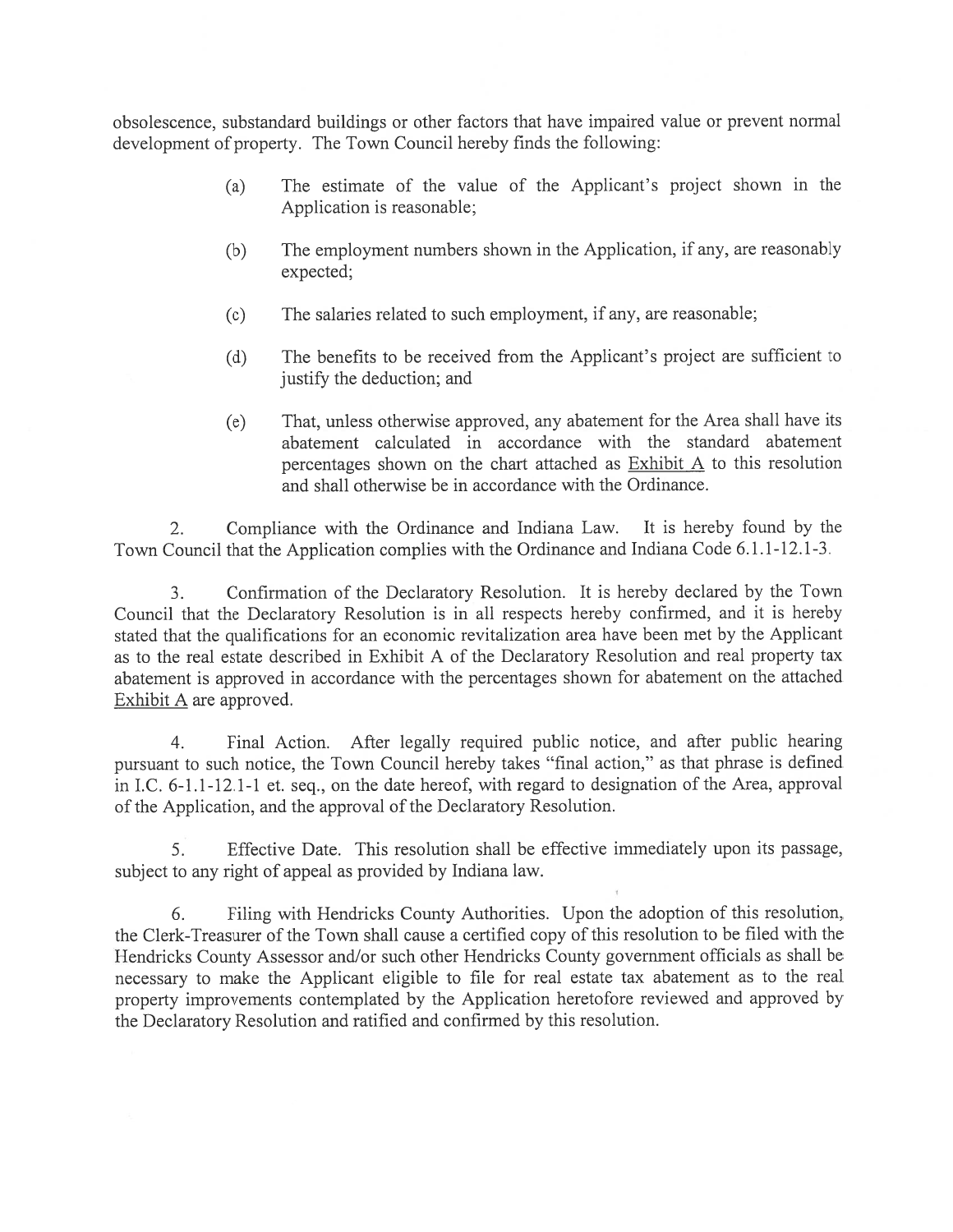Adopted by the Town Council of the Town of Plainfield, Indiana this 27th day of February, 2017.

> TOWN COUNCIL, TOWN OF PLATNFIELD HENDRICKS COUNTY, INDIANA

at

Robin G. Brandgard, President

Kent McPhail Bill Kirchoff ance K. Angle Dan Bridget

Wesley R. Bennett, Clerk-Treasurer of the Town of Plainfield, Indiana